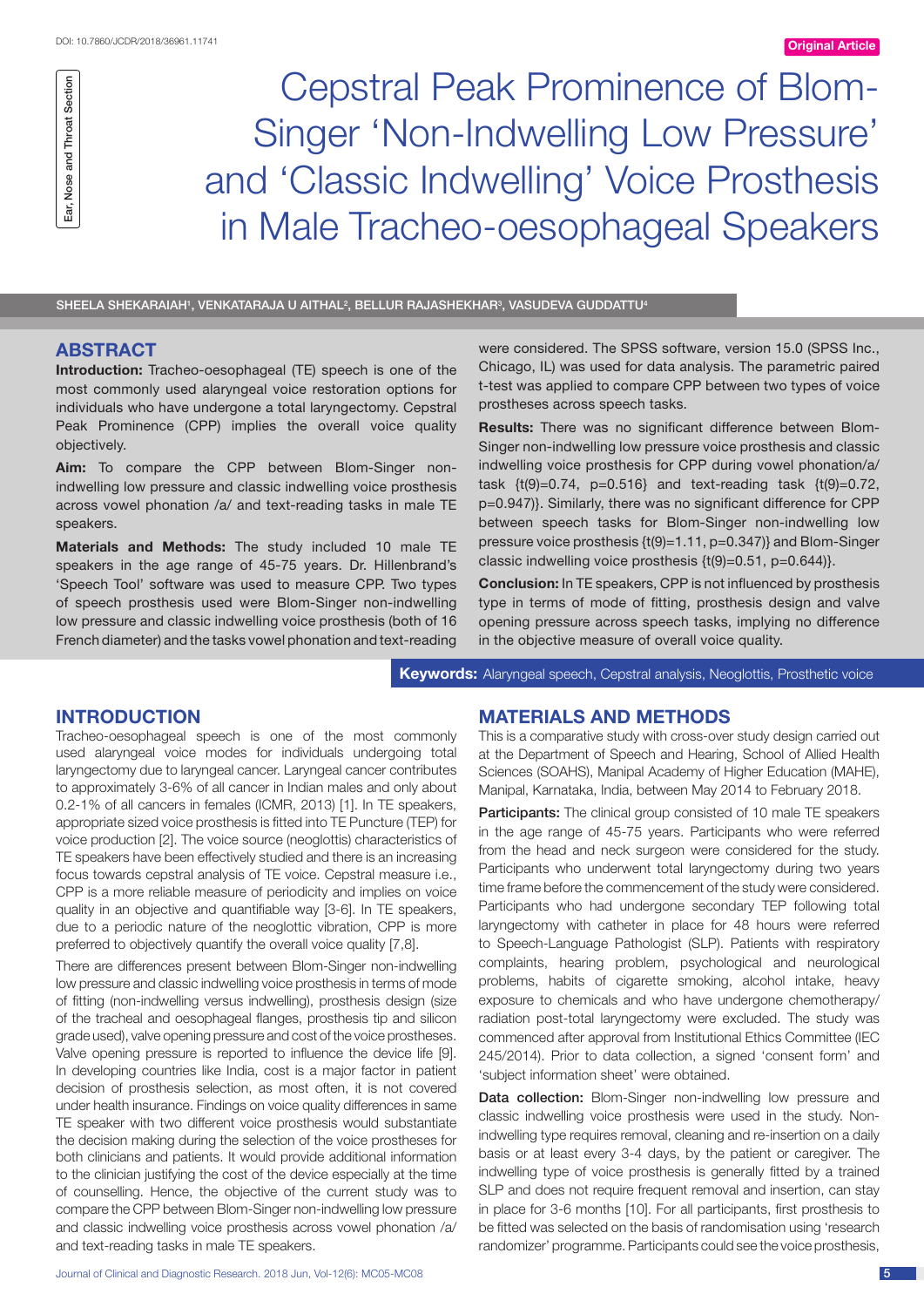however they were blinded to the name, type of the prosthesis and the manufacturer. Each prostheses was fitted according to the manufacturer's instruction. Each participant made four visits. After 48 hours of secondary TEP with catheter, participants were subjected for data collection. One of the prostheses was fitted and after two days of speech stabilisation period, recording of vowel phonation/a/and text-reading were done. Following recording, the first prosthesis was removed and the catheter was inserted which was retained for next 48 hours. Second prosthesis was then fitted and again after two days of speech stabilisation period, recordings were repeated. Subsequent to each prosthesis fitting, participants were given a practice session on optimal digital occlusion of stoma for speaking. Two days of stabilisation period was given to ensure all participants who have acquired optimal occlusion to produce intelligible speech. Researcher who recorded the speech samples was blinded to both participant details and prosthesis.

Instrument used for recording: The participants were made to sit comfortably in a sound-treated room. Dr. Hillenbrand's 'Speech Tool' software (James Hillenbrand, Kalamazoo, MI) was used to measure CPP. It works on linear regression analysis which is an important step in calculating the CPP, thus limiting the usefulness of software programs that do not employ this step [4]. Unlike Computerised Speech Lab (CSL) algorithm, this software provides information on CPP with less time and cost. Speech samples were recorded with the sampling frequency of 44 kHz and 16-bits amplitude resolution by a Dynamic 'Shure' microphone, placed at a constant distance of 15 cm from the participants' mouth.

Speech tasks used for recording: Two speech tasks namely the vowel phonation and text-reading were considered. The vowel phonation task was selected as the software based automatic analysis relies mostly on sustained vowels and text recording was opted considering its relevance in terms of onsets, variation in the fundamental frequency (f0) and pauses. In vowel phonation task, each participant was instructed to sustain the vowel /a/ at a comfortable pitch and loudness for at least five seconds. Three such trials were recorded and the best trial was selected based on the visual inspection of waveform considering relatively steady phonation and no unvoiced component. For the analysis of data on vowel phonation /a/, stable middle 3 second of best three samples was considered. In text-reading task, the patient was instructed to read the English version of the Rainbow passage [11]. The second sentence of the rainbow passage "The rainbow is a division of white light into many beautiful colours" was considered for the analysis of text-reading data. This text was selected as it is commonly used in other studies and hence, makes the findings of the current study comparable to that of other studies [7,8].

#### **STATISTICAL ANALYSIS**

The SPSS software, version 15.0 (SPSS Inc., Chicago, IL) was used for data analysis. The CPP values of all 10 participants were averaged to calculate mean and SD with respect to type of voice prosthesis and task. Shapiro-Wilk test for normality revealed data to be normally distributed (p≥0.05). Therefore, the parametric 'Paired t-test' was used to compare CPP between two types of voice prostheses across speech tasks. Similarly, paired t-test was used to compare CPP between two types of speech tasks across voice prosthesis.

## **Results**

The results depicted in [Table/Fig-1] reveals Mean (M) and Standard Deviation (SD) of cepstral measure CPP for TE speakers' with Blom-Singer non-indwelling low pressure and classic indwelling voice prosthesis across speech tasks. There was no significant difference between Blom-Singer non-indwelling low pressure voice prosthesis and classic indwelling voice prosthesis for CPP {t(9)=0.74, p=0.516} during vowel phonation /a/ task. Similarly, there was no significant difference for CPP {t(9)=0.72, p=0.947)} between Blom-Singer nonindwelling low pressure voice prosthesis and classic indwelling voice prosthesis during text-reading task.

The results in [Table/Fig-2] reveal mean and SD of CPP for TE speakers' during vowel phonation /a/ and text-reading task across voice prostheses. For Blom-Singer non-indwelling low pressure voice prosthesis, there was no significant difference for CPP {t(9)=1.11, p=0.347)} between vowel phonation /a/ and text-reading task. Similarly, for Blom-Singer classic indwelling voice prosthesis, there was no significant difference for CPP  $\{t(9)=0.51, p=0.644\}$ between speech tasks.

| Cepstral<br>parameter                                                                                                                                                                                                                           | Sample<br>size<br>(n) | Non-<br>indwelling<br>low pressure<br>voice<br>prosthesis<br>(M±SD) | Classic<br>indwelling<br>voice<br>prosthesis<br>(M±SD) | t-<br>value.<br>(dof) | 95%<br>Confi-<br>dence<br>interval<br>$(Cl)$ of<br>the dif-<br>ference | $p-$<br>value* |  |  |  |
|-------------------------------------------------------------------------------------------------------------------------------------------------------------------------------------------------------------------------------------------------|-----------------------|---------------------------------------------------------------------|--------------------------------------------------------|-----------------------|------------------------------------------------------------------------|----------------|--|--|--|
| Vowel phonation /a/ task                                                                                                                                                                                                                        |                       |                                                                     |                                                        |                       |                                                                        |                |  |  |  |
| CPP (dB)                                                                                                                                                                                                                                        | 10                    | $10.19 \pm 1.74$                                                    | $9.77 \pm 0.66$                                        | 0.74<br>(9)           | $-1.40.$<br>2.24                                                       | 0.516          |  |  |  |
| Text-reading task                                                                                                                                                                                                                               |                       |                                                                     |                                                        |                       |                                                                        |                |  |  |  |
| CPP (dB)                                                                                                                                                                                                                                        | 10                    | $9.70 \pm 0.88$                                                     | $9.68 \pm 0.35$                                        | 0.72<br>(9)           | $-0.97$ ,<br>1.01                                                      | 0.947          |  |  |  |
| <b>[Table/Fig-1]:</b> Mean (M) and standard deviation (SD) of CPP for TE speakers with<br>Blom-Singer non-indwelling low pressure voice prosthesis and classic indwelling<br>voice prosthesis across vowel phonation /a/ and text-reading task. |                       |                                                                     |                                                        |                       |                                                                        |                |  |  |  |

Statistical test administered: Paired t-test; \*p≥0.05

| Cepstral<br>parameter                                                                                                                                                                                                                                                                                        | <b>Sample</b><br>size<br>(n) | <b>Vowel</b><br>phonation<br>/a/ task<br>(M±SD) | Text-<br>reading<br>task<br>(M±SD) | t-<br>value,<br>(dof) | Confi-<br>dence<br>interval<br>$(Cl)$ of<br>the dif-<br>ference | $p-$<br>value* |  |  |  |
|--------------------------------------------------------------------------------------------------------------------------------------------------------------------------------------------------------------------------------------------------------------------------------------------------------------|------------------------------|-------------------------------------------------|------------------------------------|-----------------------|-----------------------------------------------------------------|----------------|--|--|--|
| Non indwelling low pressure voice prosthesis                                                                                                                                                                                                                                                                 |                              |                                                 |                                    |                       |                                                                 |                |  |  |  |
| $CPP$ ( $dB$ )                                                                                                                                                                                                                                                                                               | 10                           | $10.19 \pm 1.74$                                | $9.70 \pm 0.88$                    | 1.11(9)               | $-0.91$ ,<br>1.88                                               | 0.347          |  |  |  |
| Classic indwelling voice prosthesis                                                                                                                                                                                                                                                                          |                              |                                                 |                                    |                       |                                                                 |                |  |  |  |
| CPP (dB)                                                                                                                                                                                                                                                                                                     | 10                           | $9.77 \pm 0.66$                                 | $9.68 \pm 0.35$                    | 0.51(9)               | $-0.47$ ,<br>0.65                                               | 0.644          |  |  |  |
| <b>[Table/Fig-2]:</b> Mean (M) and standard deviation (SD) of CPP for TE speakers dur-<br>ing vowel phonation /a/ and text-reading task across Blom-Singer non-indwelling<br>low pressure voice prosthesis and classic indwelling voice prosthesis.<br>Statistical test administered: Paired t-test; *p≥0.05 |                              |                                                 |                                    |                       |                                                                 |                |  |  |  |

## **Discussion**

The objective of the study was to compare the CPP between Blom-Singer non-indwelling low pressure and classic indwelling voice prosthesis across vowel phonation /a/ and text-reading tasks in male TE speakers. The cepstral analysis revealed no significant differences between Blom singer non-indwelling low pressure voice prosthesis and classic indwelling type across vowel phonation and text-reading task. This can be attributed to the controlled conditions of shaft diameter of the voice prosthesis (air entry effect) and its 'valve type' (air exit effect) [7,12]. In 'air entry' effect, as airflow increases, resistance of the voice prosthesis also increases. The shaft diameter of the voice prosthesis {16 French (Fr)} remained same in all participants. In 'air exit effect', as airflow increases, resistance decreases and valve opens suddenly. In addition to the 'air entry' and 'air exit effect', both the types of voice prosthesis consisted of 'hinged (flapper) valve' design offering less resistance to the flow of air.

With the purview of CPP being the robust indicator of perceptual voice quality [4,13-15], current findings suggest that in spite of the difference in the design of the selected voice prosthesis (size of the tracheal and oesophageal flanges; prosthesis tip; silicon grade used; valve opening pressure), has no influence on the overall voice quality. In addition, the voice quality differences were not evident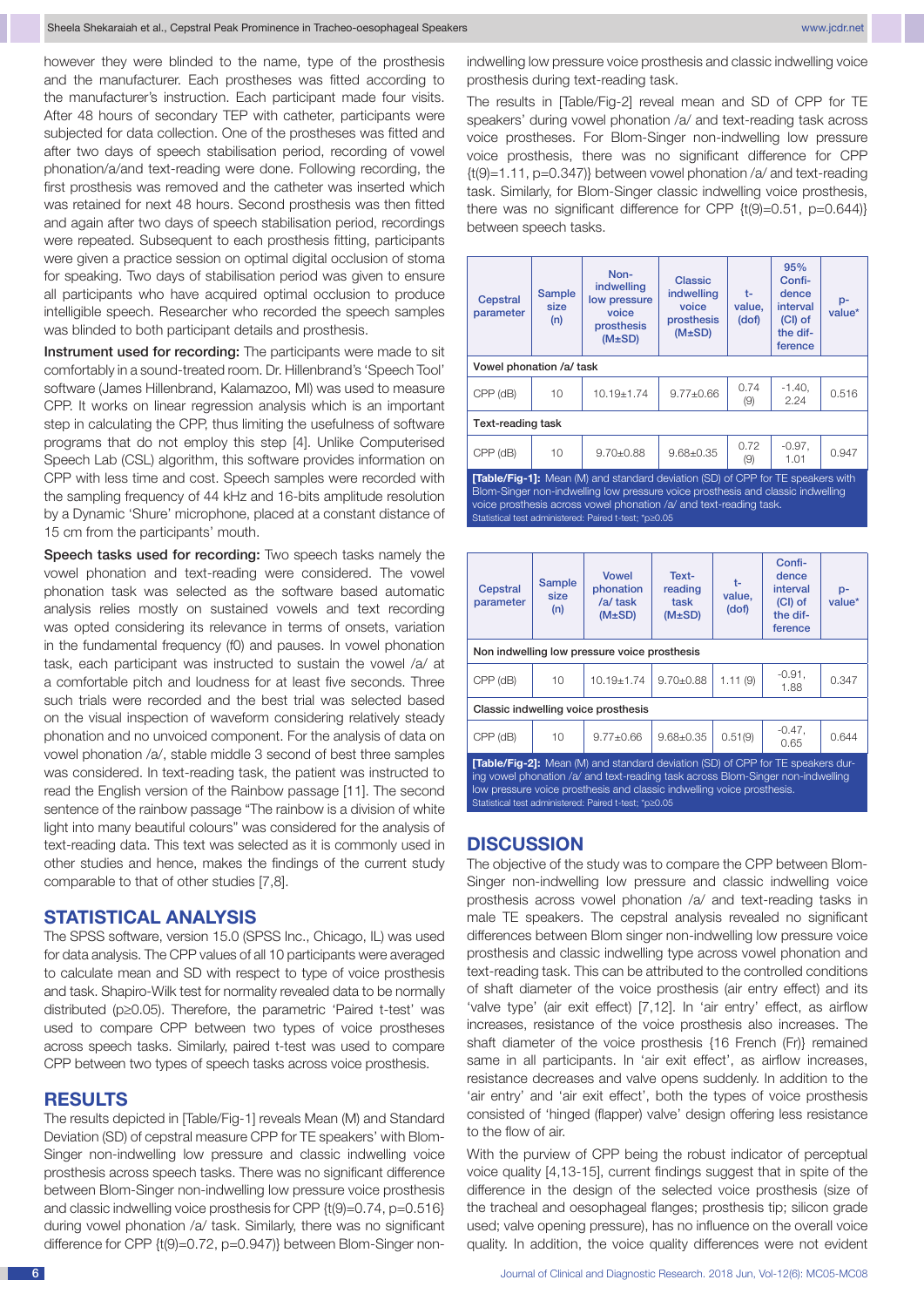when TE speakers changed voice prosthesis alternatively from low pressure to classic indwelling voice prosthesis and vice versa.

In a study with subjects having various organic and functional dysphonia, text-reading task was recommended, as it outperforms both perturbation and cepstral based vowel analysis [16]. The findings of the current study suggest that TE speakers show no significant differences in voice quality between speech tasks across prostheses. CPP being the reliable measure of periodicity [3-6], the lack of difference between speech tasks across prostheses in the current study can be attributed to the inherent instability of PE segment [17]. This is also in line with the findings of the previous study [18] reporting TE speakers to produce only small variations in fundamental frequency (f0), with difficulty to control their speech.

The mean CPP value of 16 Fr Blom-Singer classic indwelling voice prosthesis for text-reading task is 9.68±0.35 and it is in consonance with the previous study [7] where CPP of continuous speech (textreading) using indwelling Provox voice prosthesis was 11.45±2.08. Similarly, another study [4] reported CPP of continuous speech textreading as 10.48±1.40. This reflects similar CPP in indwelling voice prostheses for continuous speech (text-reading) task irrespective of change in shaft diameter. Thus, it can be speculated that the dynamic changes in vocal tract configuration in continuous speech task (textreading) obscures the effect of shaft diameter on the PE segment vibration, resulting in similar CPP values.

In vowel phonation task, median CPP value of 21.40 for vowel /a/ is reported to be highest in TE speakers using Provox voice prosthesis (Atos Medical, Sweden) [19]. In contrast, mean CPP value of 9.77±0.66 was observed for Blom-Singer classic indwelling voice prosthesis in the current study and found to be lowest. This can be attributed to the amount of airflow passing through the voice prosthesis of 16 Fr diameter as against ≥20 Fr in an earlier study [19]. The 16 Fr shaft relatively restricts the amount of airflow passed through the voice prosthesis, adding onto the inherent instability of the PE segment vibration during voicing, resulting in lesser CPP values. This reflects that the difference in cepstral measure in Blom-Singer classic indwelling voice prostheses for vowel task primarily depends on the shaft diameter of the voice prosthesis.

SD of the CPP values of Blom-Singer low pressure and classic indwelling voice prosthesis for vowel phonation and text-reading task are lesser than half of the mean indicating lesser variation from the measured mean. These findings are in consonance with the previous studies [7,8] where small variation is observed for SD of CPP of indwelling voice prosthesis using text-reading task. This can be attributed to the common factors in terms of recording procedure (Speech tool), type of speech task (text-reading), type of voice prosthesis (indwelling) and type of valves (flapper valve) used across the studies. This suggests a consistency in the measured mean CPP values of selected voice prostheses across selected speech tasks in the current study.

In the current study, the difference in CPP is not observed between voice prosthesis of 16 Fr across vowel phonation /a/ and textreading tasks. Unlike in laryngeal speakers, the vowel as well as text-based cepstral analysis provides similar findings of voice quality in TE speakers using 16 Fr selected voice prostheses. The vowel phonation task or text-reading task is equally recommended in objectively evaluating the overall voice quality using CPP. However, more studies are needed to investigate task specific differences in laryngectomees using prosthesis of larger diameter.

Further, the influence of the software used to record and analyse CPP values, and their reliability cannot be overlooked, with its limitations of not being based on linear regression algorithms. This algorithm allows the researcher to compare between speech signals without any artefacts that are caused by differences in recording levels, instrumentation or loudness of the native voice signals [14,15]. In comparison to earlier findings in TE speakers [7,19], reduced standard deviation of CPP in the current study reflects the good stability of voice production with Blom-Singer low pressure and classic indwelling voice prosthesis during both the speech tasks.

## **Limitation AND FUTURE DIRECTIONS**

In the current study only phonation of /a/ with comfortable loudness was considered. Hence, to validate the findings, future research is recommended to consider other vowels. Objective monitoring of vocal intensity in TE speakers was also not part of the current study. This however, could offer insights into the influence of intensity on CPP.

Other measures such as perceptual evaluation, maximum vowel phonation duration, speaking rate, voice onset time and long-term average spectrum need to be investigated for the comprehensive understanding of TE speech characteristics associated with different types of voice prosthesis. Future research could attempt a similar investigation of cepstral measure using other brands of prosthesis having different design, diameter and defined valve opening pressure to identify any task specific differences among TE speakers.

#### **Conclusion**

The current study is first of its kind to compare the CPP between Blom-Singer non-indwelling low pressure and classic indwelling voice prosthesis across speech tasks in male TE speakers. Findings suggest that the voice quality implied using CPP is not influenced by type of voice prosthesis in terms of mode of fitting (non-indwelling versus indwelling), prosthesis design (size of the tracheal and oesophageal flanges, prosthesis tip and silicon grade used) and valve opening pressure across speech tasks. Hence, clinician can suggest either of the prostheses of similar diameter for laryngectomees opting the TE mode of communication considering their affordability, where Blom-Singer classic indwelling type is triple the cost of non-indwelling low pressure type of voice prosthesis.

#### **ACKNOWLEDGEMENTs**

Sincere thanks to Cancer Aid and Research Foundation (CARF) and 'Prof. Bellur Rajashekhar, Chair in Head and Neck Cancer Research and Voice Restoration', Manipal Academy of Higher Education (MAHE), Manipal, India for financial support.

#### **References**

- [1] ICMR. Individual registry-wise annexure. In: Three-year Report of Population Based Cancer Registries 2009-2011. Bangalore: National Cancer Registry Program (ICMR); 2013. pp. 92-150.
- Hillman RE, Walsh MJ, Wolf GT, Fisher SG, Hong WK. Functional outcomes following treatment for advanced laryngeal cancer. Part I-Voice preservation in advanced laryngeal cancer. Part II-Laryngectomy rehabilitation: the state of the art in the VA System. Annals Oto, Rhin & Lary, Supp. 1998;172:01-27.
- [3] Hillenbrand JM. A methodological study of perturbation and additive noise in synthetically generated voice signals. J Speech Hear Res. 1987;30:448-61.
- [4] Heman-Ackah YD. Reliability of calculating the cepstral peak without linear regression analysis. J Voice. 2004;18:203-08.
- [5] Hillenbrand J, Cleveland RA, Erickson RL. Acoustic correlates of breathy vocal quality. J Sp Hrg Res. 1994;37(4):769-78.
- [6] Hillenbrand J, Houde RA. Acoustic correlates of breathy vocal quality: Dysphonic voices and continuous speech. J Speech Hear Res. 1996;39:311-21.
- [7] Maryn Y, Dick C, Vandenbruaene C, Vauterin T, Jacobs T. Spectral, cepstral, and multivariate exploration of tracheoesophageal voice quality in continuous speech and sustained vowels. The Laryngoscope. 2009;119(12):2384-94.
- [8] Nagle K, Eadie T. Determining time-and frequency-based acoustic correlates of listener effort in tracheoesophageal speech. In 10<sup>th</sup> International Conference Advances in Quantitative Laryngology. 2013; pp. 99.
- Kress P, Schäfer P, Schwerdtfeger FP, Rösler S. Are modern voice prostheses better? A lifetime comparison of 749 voice prostheses. European Archives of Oto-Rhino-Laryngology. 2014;271(1):133-40.
- [10] Rajashekhar B, Harrington KJ, Kazi R. Voice Restoration after total laryngectomy. Delhi, India: Byword Books private limited, 2009.
- [11] Fairbanks G. Voice and Articulation Drillbook. 1960.
- [12] Weinberg B, Moon J. Aerodynamic properties of four tracheoesophageal puncture prostheses. Archives of Otolaryngology. 1984;110(10):673-75.
- Heman-Ackah YD, Michael DD, Baroody MM, Ostrowski R, Hillenbrand J, Heuer RJ, et al. Cepstral peak prominence: A more reliable measure of dysphonia. Annals of Otology, Rhinology & Laryngology. 2003;112(4):324-33.
- [14] Heman-Ackah YD, Michael DD, Goding GS. The relationship between cepstral peak prominence and selected parameters of dysphonia. Journal of Voice. 2002;16(1):20-27.
- [15] Zieger K, Schneider C, Gerull G, Mrowinski D. Cepstrum analysis in voice disorders. Folia Phoniatr Logop. 1995;47:210-17.